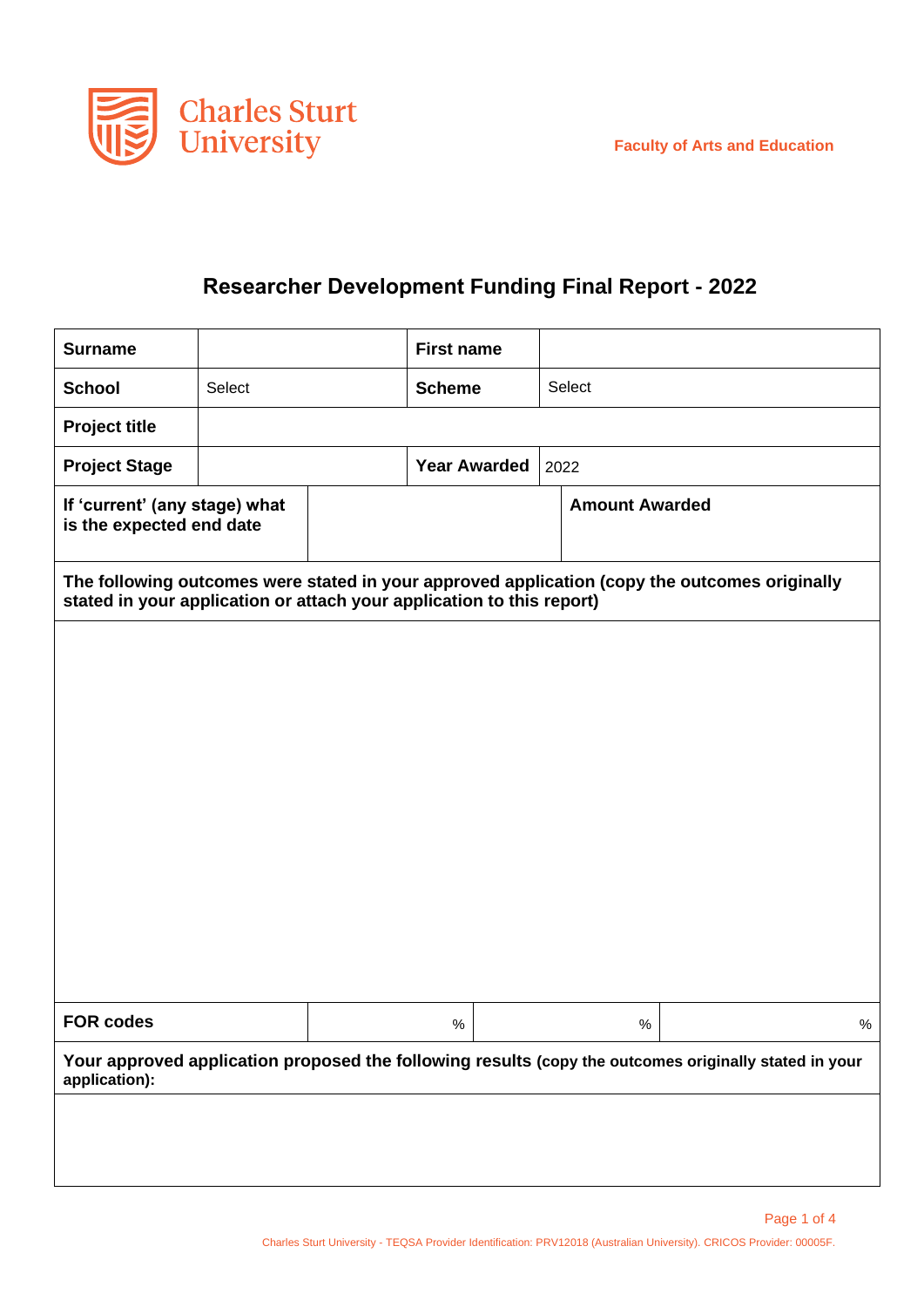Comment on any policy or behaviour changes that may have occurred

| <b>Outcomes achieved</b> Select all that apply                         |                           |                                        |        |                                           |  |  |  |  |
|------------------------------------------------------------------------|---------------------------|----------------------------------------|--------|-------------------------------------------|--|--|--|--|
| Successful external grant<br>application:                              | Funding<br>body/amount    |                                        |        |                                           |  |  |  |  |
| Pending external grant<br>application:                                 | Funding<br>body/amount    |                                        |        |                                           |  |  |  |  |
| Unsuccessful external<br>grant application:                            | Funding<br>body/amount    |                                        |        |                                           |  |  |  |  |
| Publications and other                                                 | No of pubs                | <b>Details</b>                         |        |                                           |  |  |  |  |
| outputs<br>(accepted for publication):                                 | Journal article           |                                        |        |                                           |  |  |  |  |
|                                                                        | Conference<br>publication |                                        |        |                                           |  |  |  |  |
|                                                                        | Book chapter              |                                        |        |                                           |  |  |  |  |
|                                                                        | <b>Book</b>               |                                        |        |                                           |  |  |  |  |
|                                                                        | Non-traditional<br>output |                                        |        |                                           |  |  |  |  |
|                                                                        | Other report              |                                        |        |                                           |  |  |  |  |
| Entered in CRO/PURE?                                                   |                           | If no, make sure this is completed now |        |                                           |  |  |  |  |
| Is your CRO/PURE profile linked to your ORCID ID?                      |                           |                                        | Select | If no, see this page for more information |  |  |  |  |
| Other outputs achieved Select all that apply and provide brief details |                           |                                        |        |                                           |  |  |  |  |
| Conference presentation                                                |                           |                                        |        |                                           |  |  |  |  |
| Event hosted/Training delivered                                        |                           |                                        |        |                                           |  |  |  |  |
| <b>HDR</b> support                                                     |                           |                                        |        |                                           |  |  |  |  |
| Non-traditional work (under review)                                    |                           |                                        |        |                                           |  |  |  |  |
| Pending publication (under review)                                     |                           |                                        |        |                                           |  |  |  |  |
| <b>External engagement</b>                                             |                           |                                        |        |                                           |  |  |  |  |
| Media coverage (local, national, international)                        |                           |                                        |        |                                           |  |  |  |  |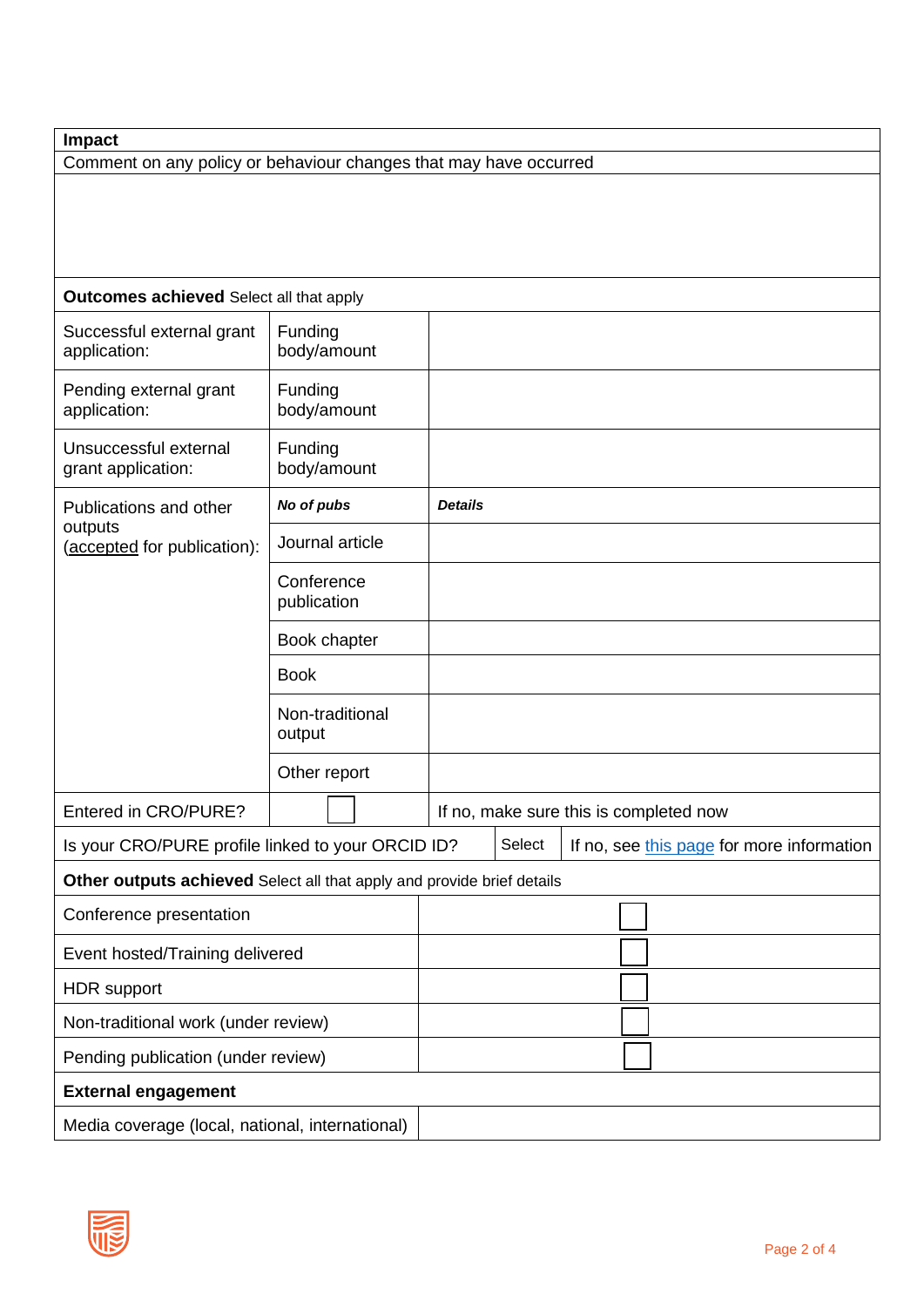| Media contributions (opinion pieces, etc.)                                                                    |  |  |  |                               |  |  |  |  |
|---------------------------------------------------------------------------------------------------------------|--|--|--|-------------------------------|--|--|--|--|
| Social media activity (add hits and clicks if<br>known)                                                       |  |  |  |                               |  |  |  |  |
| Public lectures, presentations, workshops,<br>seminars, open days, school visits                              |  |  |  |                               |  |  |  |  |
| Consultations with community groups,<br>professional/practice organisations,<br>government bodies             |  |  |  |                               |  |  |  |  |
| Communication with end-users/affected<br>communities                                                          |  |  |  |                               |  |  |  |  |
| Research-related activities Select all that apply                                                             |  |  |  |                               |  |  |  |  |
| Conference attendances                                                                                        |  |  |  | Mentoring                     |  |  |  |  |
| Data collection                                                                                               |  |  |  | Pilot study                   |  |  |  |  |
| Data analysis                                                                                                 |  |  |  | Research assistance           |  |  |  |  |
| Editing                                                                                                       |  |  |  | Software purchases            |  |  |  |  |
| Equipment purchases                                                                                           |  |  |  | Subscriptions/membershi<br>ps |  |  |  |  |
| Grant application writing                                                                                     |  |  |  | Training                      |  |  |  |  |
| Literature review                                                                                             |  |  |  | <b>Travel</b>                 |  |  |  |  |
| Marking/teaching<br>assistance                                                                                |  |  |  | Website maintenance           |  |  |  |  |
| Meetings                                                                                                      |  |  |  |                               |  |  |  |  |
| Other                                                                                                         |  |  |  |                               |  |  |  |  |
| Did you achieve all the objectives of your project? If not, provide details of those objectives not achieved: |  |  |  |                               |  |  |  |  |
|                                                                                                               |  |  |  |                               |  |  |  |  |
|                                                                                                               |  |  |  |                               |  |  |  |  |
|                                                                                                               |  |  |  |                               |  |  |  |  |
|                                                                                                               |  |  |  |                               |  |  |  |  |
|                                                                                                               |  |  |  |                               |  |  |  |  |

| <b>Budget Expenditure</b>                                                                                                          | Original sum<br>received: |  | Total spent: |  |  |  |  |  |
|------------------------------------------------------------------------------------------------------------------------------------|---------------------------|--|--------------|--|--|--|--|--|
| Reconcile expenditure against the proposed budget, including any additional items not originally specified<br>in your application. |                           |  |              |  |  |  |  |  |
|                                                                                                                                    |                           |  |              |  |  |  |  |  |

爬